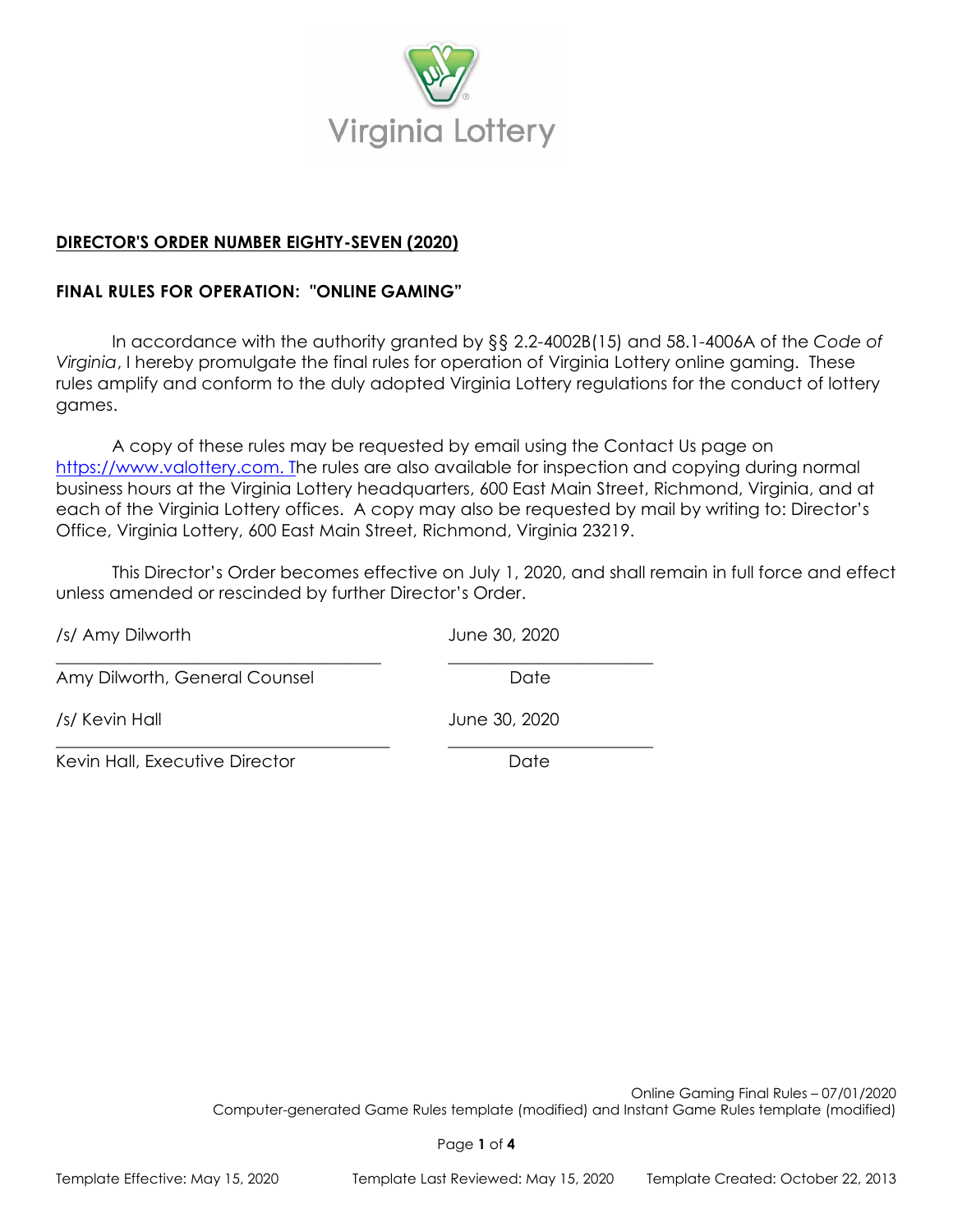

# **VIRGINIA LOTTERY'S "ONLINE GAMING" OFFICIAL RULES FOR OPERATION**

### **A. GENERAL REQUIREMENTS:**

In addition to these specific Rules, all applicable requirements in the following shall apply to online Game purchases:

- Game Rules of the specific Computer-generated Game(s) and/or Instant Game(s) for which the purchase is made;
- Multi-state/jurisdiction or multi-party lottery Game Rules for which the purchase is made;
- Virginia Lottery regulations;
- Virginia Lottery statutes; and the
- Lottery Account Terms and Conditions.

The applicable Game Rules, Virginia Lottery regulations and statutes, and Terms and Conditions are on file at Virginia Lottery headquarters.

#### **B. DEFINITIONS** (for purposes of these Rules)**:**

"Account" means the Virginia Lottery account through which a Player purchases Lottery Games.

"Auto-renew" means the feature which allows the automatic purchase of a Player's previously played set or sets of numbers for a specified number of future Game Drawings.

"Claimant" means a Person with a Prize win from an online purchase.

"Computer-generated Game" means a Virginia Lottery Game that is in direct communication with a Mainframe computer operated by or at the direction of the Virginia Lottery.

"Director" means the Executive Director of the Virginia Lottery as established in Chapter 40 of Title 58.1 (§58.1-4000 *et seq.*) of the *Code of Virginia* or any other employee(s) to whom the Executive Director's authority is lawfully delegated.

"Drawing" means a formal process of randomly selecting numbers in accordance with the Game Rules.

"Election" means the irrevocable decision that a Claimant makes within sixty (60) days of becoming entitled to the Prize to receive his/her Prize under either the Annual Payout Option or Cash Option method of payment.

"Entitled to the Prize" means the status of a Claimant who has presented, either in person, by mail, or via online purchase, a Ticket to the Virginia Lottery and the Virginia Lottery has validated the Ticket as winning a Prize, unless Internal Revenue Service policy provides a different definition, in which case the Internal Revenue Service definition shall prevail.

> Online Gaming Final Rules – 07/01/2020 Computer-generated Game Rules template (modified) and Instant Game Rules template (modified)

> > Page **2** of **4**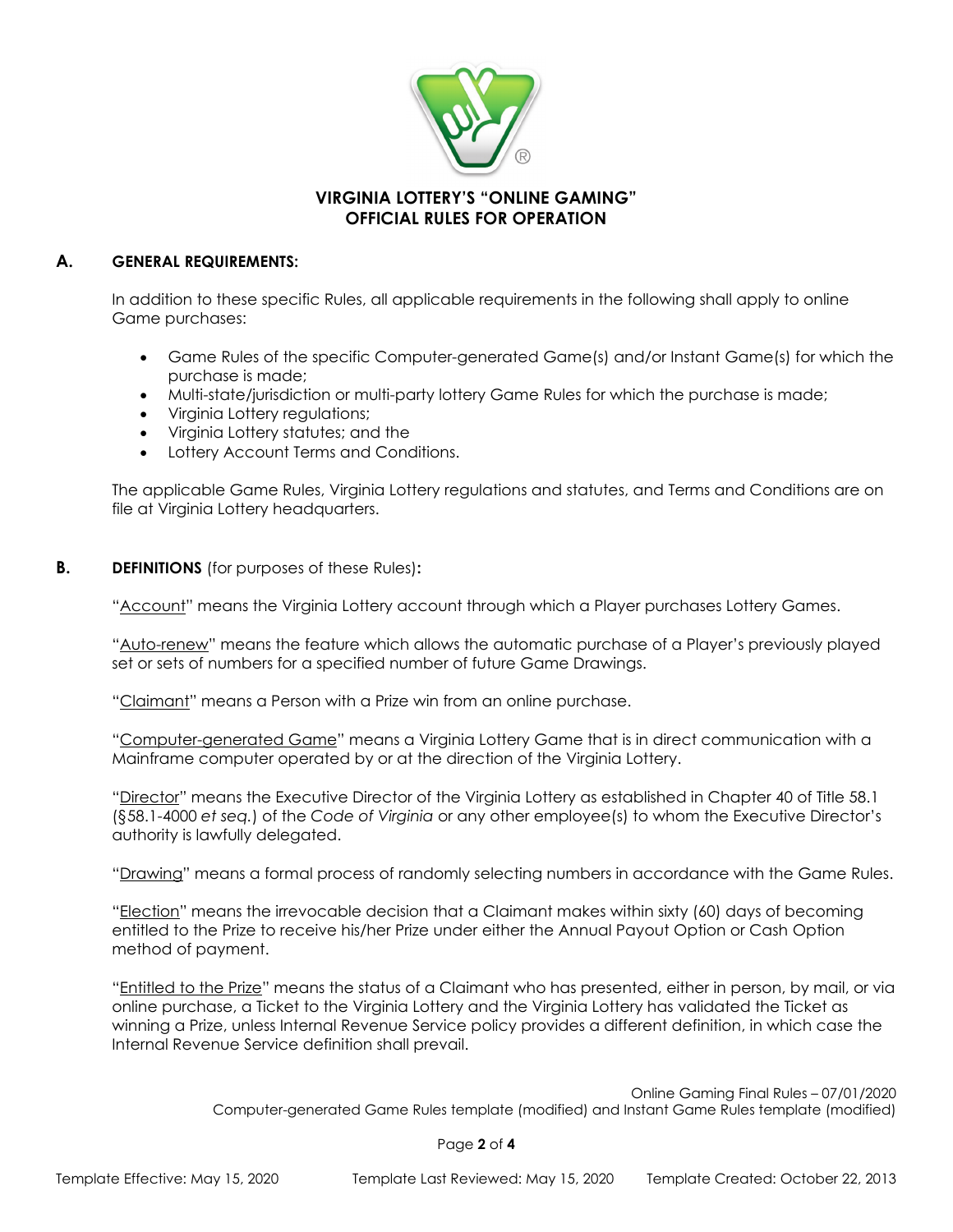"Game" means a Computer-generated Game or an Instant Game, as applicable.

"Game Rules" or "Rules" means the official rules that apply to the Game being purchased.

"Instant Game" means a digital Lottery Game with self-contained play area(s), legend(s), symbols, numbers, and/or code(s) that, when played, immediately reveals or informs the Player of the Game outcome.

"Lottery" means the Virginia Lottery.

"Lottery Board" means the group of seven (7) people, appointed by the Governor of Virginia, with the power to adopt regulations governing the establishment and operation of the Virginia Lottery and to perform other functions that are set out in the *Code of Virginia.*

"Person" means an individual and does not include a corporation, company, partnership, association or other entity.

"Play" means one (1) wager for a chance to win a Prize.

"Player" means a Person who is at least eighteen (18) years of age, who purchases or otherwise validly obtains a Ticket. Licensed Virginia Lottery Retailers and their employees may be Virginia Lottery Players.

"Prize" or "Prizes" means the winnings as defined in **the applicable Game Rules** ("Prize Structure").

"Prizewinner" means a Player who is entitled, as a result of successful Claimant verification and successful Ticket validation, to receive a Prize under the rules of a Game.

### **C. ELIGIBILITY:**

A Person who has validly obtained a Virginia Lottery Account is eligible to purchase Virginia Lottery products via the Lottery website (www.valottery.com)provided that they are physically present within the boundaries of Virginia at the time an Account deposit is made and at the time of Game purchase.

### **D. GAME PURCHASE AND PLAY:**

- 1. Eligible Players may purchase Games or Plays, as applicable, from [www.valottery.com](http://www.valottery.com/) via their Lottery Account.
- 2. Price: The price per Play is established by the Game Rules applicable to the specific Game purchased.
- 3. By purchasing a Game or Play, the Player agrees to comply with and abide by the Lottery statutes, Lottery regulations, these Game Rules, the Game Rules applicable to the Game/Play being purchased, all final decisions of the Director, all procedures established by the Director for the conduct of the Game, and the *Lottery Account Terms and Conditions*.
- 4. Deposits: The Lottery reserves the right to set or change a minimum required and/or maximum allowed deposit amount at any time and without notice and will post the minimum/maximum Play as applicable to each Game on [www.valottery.com.](http://www.valottery.com/) The Lottery is not liable for any damages or losses resulting from setting or changing any minimum or maximum deposit amount.

Online Gaming Final Rules – 07/01/2020

Computer-generated Game Rules template (modified) and Instant Game Rules template (modified)

Page **3** of **4**